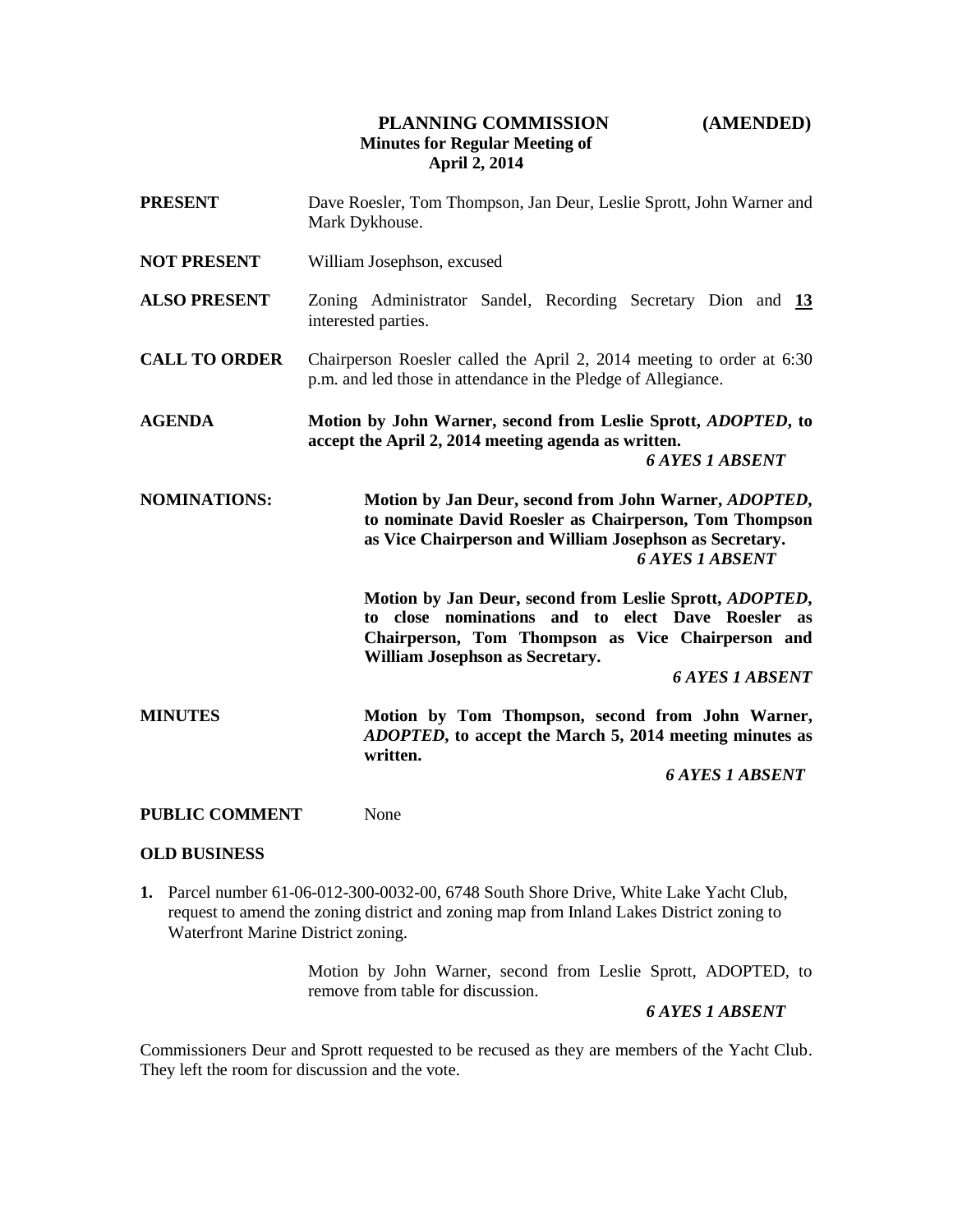Chairperson Roesler advised he met with Attorney Even regarding concerns brought forth regarding existing things the Yacht Club has that are uses currently permitted by Special Land Use with the changing of the zoning district. Attorney Even's opinion is that these things would not be a problem because they are so minor.

Brad VanBergen and Mark Zickel were both here on behalf of the White Lake Yacht Club to answer any questions or address concerns.

Commissioner Thompson reiterated his concern from last month about needing a bench mark of what is there when the zoning changes from Inland Lake District to Waterfront Marine zoning. He asked how many docks are there now. He believes the number should include permitted moorings. According to Mark Zickel there are 13 outside permanent slips, 16 inside slips for a total of 29 slips and 10 moorings. Mark Zickel went on to state for the record again that there are no immediate plans to change anything; this is a contingency plan only. They understand to change anything they would be required to come back to the township.

Zoning Administrator Sandel stated he has requested a few changes on the plan he received from Westshore Consulting, when it is received we will have a bench mark showing existing improvements at the time of the zoning change and it will be dated and made part of the file.

> Motion by John Warner, second from Mark Dykhouse, *ADOPTED*, to recommend approval to the Township Board to amend the zoning district and zoning map pursuant to receipt of plan to be dated and used for bench mark showing existing improvements at the time of the zoning change for parcel 61-06-012-300-0032-00, 6748 South Shore Drive, White Lake Yacht Club, from Inland Lakes District to Waterfront Marine District.

## *6 3 AYES 1 ABSENT 2 ABSTAINED*

Commissioners Deur and Sprott returned to the meeting.

**2.** Parcel number 61-06-013-100-0017-00, 5207 Scenic Drive, Parkland Acquisition Three **1.** LLC, request for Site Plan Review to replace fire damaged building which has since been demolished.

> Motion by Jan Deur, second from Leslie Sprott, *ADOPTED*, to remove from table for discussion.

## *6 AYES 1 ABSENT*

Chairperson Roesler asked if anyone was present to represent Parkland Acquisition Three LLC. No one was present to speak on the application status. He advised we did receive correspondence from the White Lake Fire Authority; however, we are still waiting for response from the Muskegon County Drain Commission and Muskegon County Health Department. He advised we have also not received response from Mr. Rooks to the letter dated March 20, 2014 that he sent. Chairperson Roesler believes we have time to give more time for response to his letter and from the other two county entities.

Zoning Administrator Sandel advises the preliminary site plan review by the White Lake Fire Authority indicates the proposed site plan contains a fire department access road with dimensions of 12' (twelve feet) width and an unobstructed vertical clearance of equal or more than 13'6"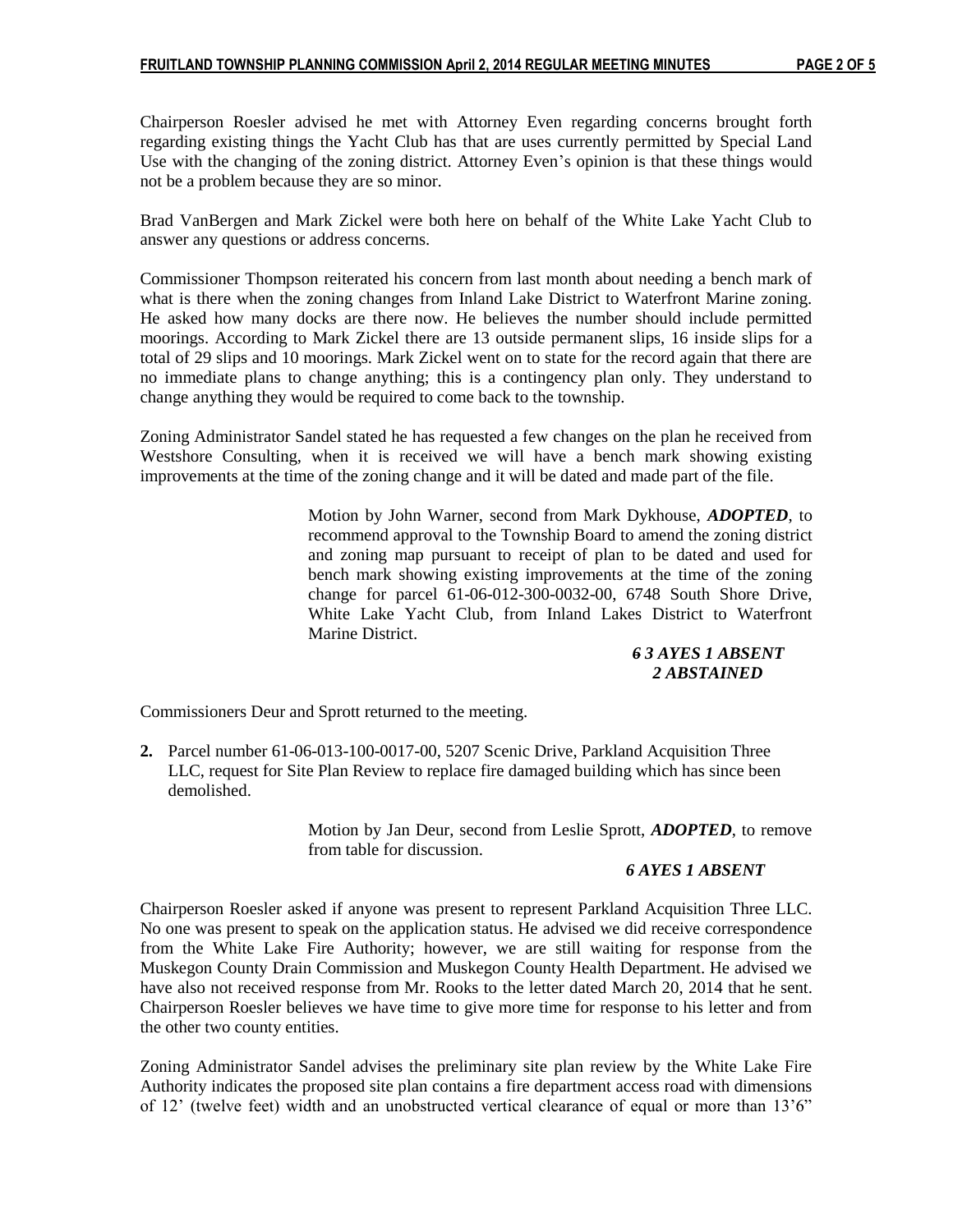(thirteen feet six inches) and that as defined by Fruitland Township this particular access road is defined as a residential driveway therefore not requiring the property owner to meet or exceed the intent of the Fire Code, however, if the ownership should change into multiple parties or the occupancy classification changes then the most recent edition of the Fire Code adopted by the White Lake Fire Authority in conjunction with the Township of Fruitland shall be met. The section regarding this requirement is defined currently in the International Fire Code, 2009 Edition, Chapter 5, Section 503; Fire Department Access Road.

> Motion by Jan Deur, second from Leslie Sprott, *ADOPTED*, to table until the May meeting due to the lack of response from the Muskegon County Health Department, Muskegon County Drain Commission and to the letter dated March 20, 2014 sent by Chairperson Roesler.

 *6 AYES 1 ABSENT*

# **3. Reports from Sub-Committees**

Fences, walls, hedges, berms and screens language in Lakefront Districts

## No report.

 Zoning for Sylvan Beach (sub-committee is Commissioners Sprott, Thompson, Warner and representative from Sylvan Beach).

Commissioner Sprott stated a tentative meeting has been set for May 22, 2014.

 Review Swimming Pools in the Lake Districts (sub-committee is Commissioners Josephson, Thompson and Dykhouse).

The following language was proposed for review.

## **PROPOSED LANGUAGE 4/2014**

## **ARTICLE III GENERAL PROVISIONS**

### **SECTION 3.27 SWIMMING POOLS**

- A. A swimming pool or appurtenances thereto shall not be constructed, installed, enlarged, or altered until a building permit has been obtained.
- B. The outside edge of the pool wall shall not be located closer than thirty (30) feet from any rear lot line or twenty (20) feet from any side lot line. Swimming pools shall not be located in the front yard *unless it is placed at least two hundred (200) feet from the road right-of-way*.
- **C.** *See Site Development Standards for rear yard setbacks in the Lake Michigan Shoreline District, Inland Lakes District and under Limitations on Construction in the North Duck Lake Overlay District.*
- C. *D.* All swimming pools shall be constructed and enclosed by a barrier in accordance with applicable construction codes as adopted by Fruitland Township.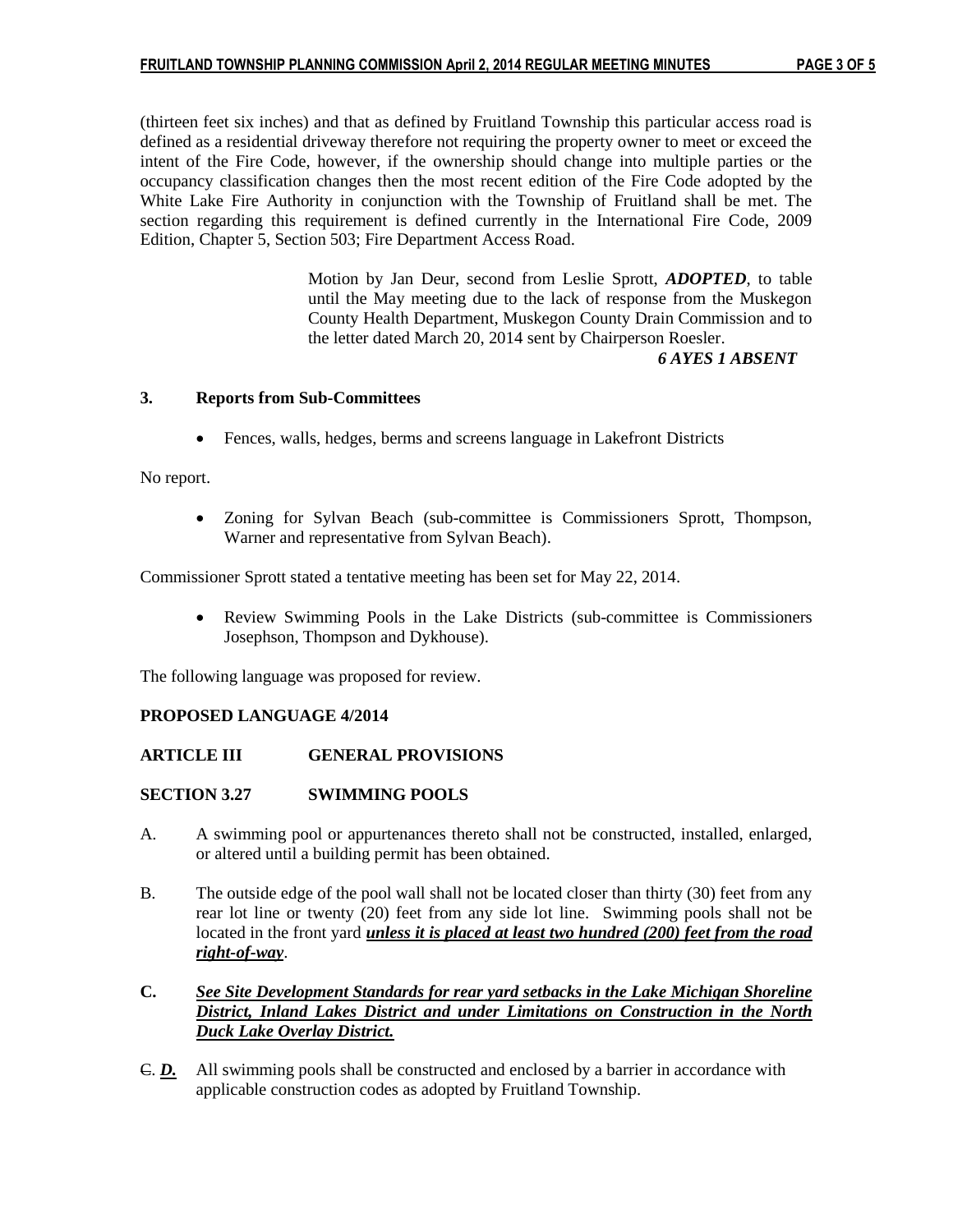## **ARTICLE VIa LAKE MICHIGAN SHORELINE DISTRICT**

### **SECTION 6.04a SITE DEVELOPMENT STANDARDS**

| <b>Swimming Pools</b> | <b>Fences shall be a minimum of 50' from the bluff</b> |
|-----------------------|--------------------------------------------------------|
|                       | line and shall not exceed 4' and be in accordance      |
|                       | with applicable construction codes as adopted by       |
|                       | Fruitland Township. No structure except swimming       |
|                       | pools shall be allowed inside of the rear yard         |
|                       | setback. Diving boards shall have a maximum of         |
|                       | 36" when located in the rear yard setback.             |

### **ARTICLE VIIIa INLAND LAKES DISTRICT**

**SECTION 8.02a SITE DEVELOPMENT STANDARDS**

| <b>Swimming Pools</b> | <b>Fences shall be a minimum of 50' from the Ordinary High Water</b> |
|-----------------------|----------------------------------------------------------------------|
|                       | Mark of 580.5 IGLD 1985 and shall not exceed 4' and be in            |
|                       | accordance with applicable construction codes as adopted by          |
|                       | Fruitland Township. No structure except swimming pools shall be      |
|                       | allowed inside of the rear yard setback. Diving boards shall have a  |
|                       | maximum of 36" when located in the rear yard setback.                |

#### **ARTICLE VIIIb NORTH DUCK LAKE OVERLAY DISTRICT**

#### **SECTION 8.02b LIMITATIONS ON CONSTRUCTION**

*3. Fences for swimming pools shall be a minimum of 50' from the Ordinary High Water Mark of 580.5 IGLD 1985 and shall not exceed 4' and be in accordance with applicable construction codes as adopted by Fruitland Township. No structure except swimming pools shall be allowed inside of the rear yard setback. Diving boards shall have a maximum of 36" when located in the rear yard setback.*

After discussion consensus was to add (in height) behind the 4' and (high as measured from the pool deck) behind the 36" and send to Attorney Even for review and comment.

### **4. Discussion on Article III, General Provisions, Section 3.31 Average Setback Lines**

- Intent
- Possible conflicts with Zoning District Site Development Standards regarding Streams, Creeks & Lakes.

Zoning Administrator Sandel and Zoning Coordinator Dion will work on proposing language for the areas we feel need clarification.

### **NEW BUSINESS**

### **1. Discuss Proposed Regulations for Wireless Communication Towers**